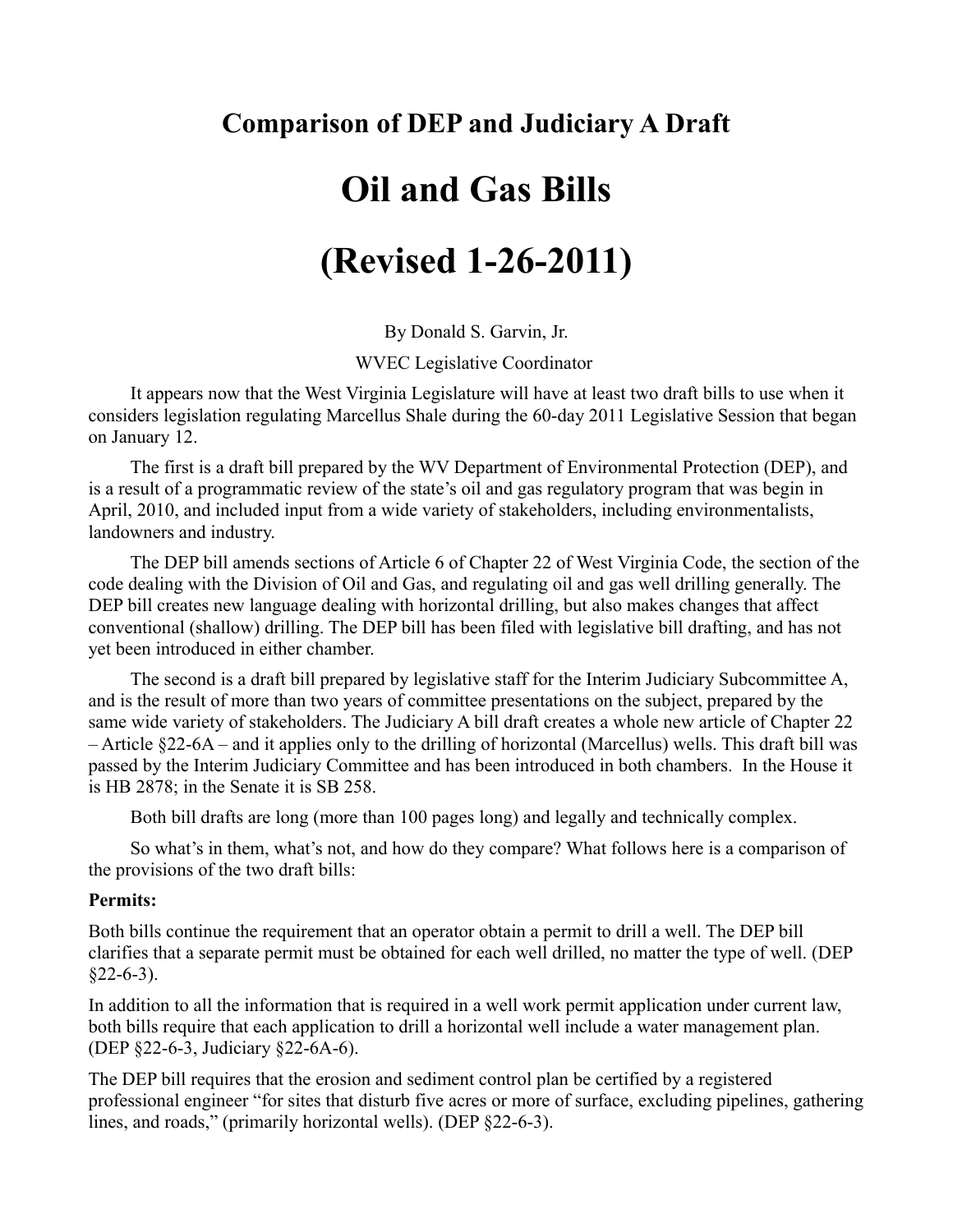The Judiciary bill requires that a **Department of Highways Certification** be included with permit applications for horizontal wells. The certification is a letter from the Department of Highways stating that the operator has entered into an agreement and is in compliance with all laws, regulations and conditions required by the department of highways relating to use, maintenance and repair of all state and county roads to be utilized for access to a well location. (Judiciary §22-6A-6 and Judiciary §22- 6A-9). The DEP bill does not address roads and highways.

The DEP bill adds new provisions for all wells requiring a well site safety plan, a reclamation plan for plugging a well, and a statement and explanation of whether the operator has ever had a permit revoked or bond forfeited. (DEP §22-6-3).

The Judiciary bill provides that for horizontal wells no well work permit application shall be submitted to the department until forty-five days after the notice has been received by the surface owner. (Judiciary §22-6A-46). In addition no permit shall be issued less than sixty days after the filing date of the application for any well work. If the applicant provides proof of all the necessary waivers, the secretary may issue the well work permit thirty days after the filing date of the application. (Judiciary  $§22-6A-16$ ).

#### **Water Management Plans**:

Both drafts require that an application to drill a horizontal well include a "water management plan." The drafts are almost identical in spelling out what is included in the water management plan, using language from HB 4315, last year's Marcellus bill that passed in the House but not in the Senate.

Water management plan provisions are primarily reporting and record keeping requirements that list the details of planned water withdrawals for drilling and fracturing the well, including the type of water source, specific location of water withdrawals, volumes of water to be withdrawn, and anticipated months the withdrawals will occur.

The plan must contain a description of the "management and disposition of wastewater from fracturing, stimulation, and production activities," and a listing of the anticipated additives that may be used in water used for fracturing or stimulating the well.

The water management plan must also contain "**a water resources protection plan"** that "includes documentation of measures that will be taken to allow the State to manage the quantity of its waters for present and future use and enjoyment and for the protection of the environment."

The water resources protection plan must identify "the current designated and existing water uses, including any public water intakes within one mile downstream of the withdrawal location; must demonstrate that a "sufficient in-stream flow" will be available to maintain "a pass-by flow" that preserves the identified use of the stream immediately downstream of the point of withdrawal; and must include methods to minimize adverse impact to aquatic life.

Both bill drafts would require the operator to record and maintain information regarding the quantity of flowback water from hydraulic fracturing the well, the quantity of produced water from the well; and the method of management or disposal of the flowback and produced water.

Both bill drafts would also require the operator to record and maintain information regarding the transportation of wastewater, including the quantity of water transported, the collection and delivery or disposal locations of the water; and the name and address of the water hauler, and the company for which the hauler was hauling the water.

While neither of the draft bills require an actual water withdrawal permit, the DEP bill comes closest to doing that. It requires the operator to identify and report the location of proposed water withdrawals within forty-eight hours prior to the withdrawal. It also requires the operator to place signs at the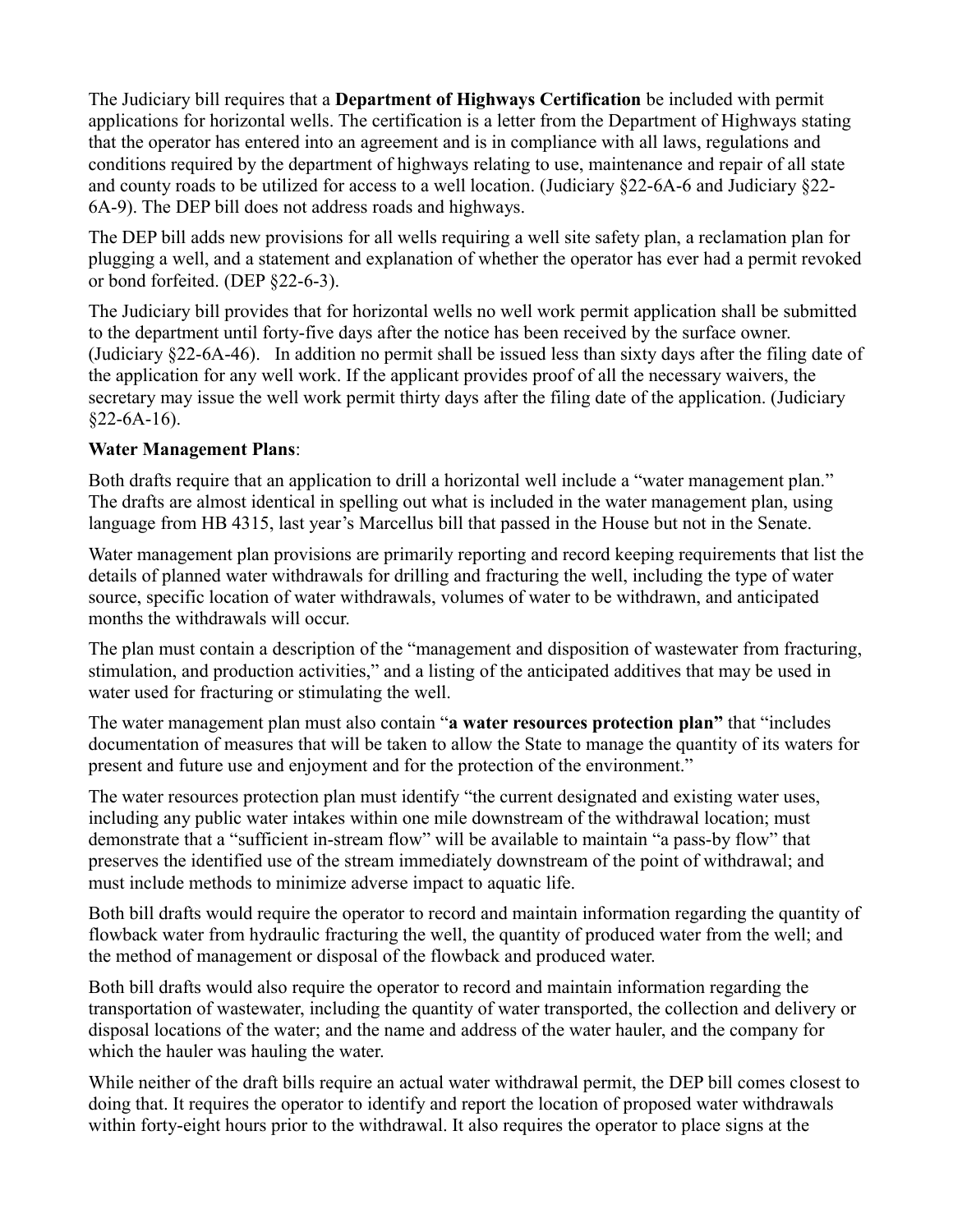location that identify that the location is a water withdrawal point, the name and telephone number of the operator, and the permit number for which the water withdrawn will be utilized. (DEP bill §22-6-3 and §22-6-6, Judiciary bill §22-6A-30).

#### **General Environmental Protection Performance Standards:**

The DEP bill re-writes Section §22-6-6, which lists general environmental protection performance standards for all oil and gas operations. It directs the secretary to promulgate separate rules directed toward the surface effects of oil and gas operations.

Each permit issued by the secretary pursuant to this article and relating to oil and gas operations shall require the operation at a minimum to (the following is an excerpt):

(1) Adopt measures consistent with known technology in order to maintain the value and reasonably foreseeable use of surface lands;

(2) Adopt measures consistent with known technology in order to control fugitive particulate matter [**this is the only mention of air quality issues in either bill draft**];

(3) Plug all wells in accordance with the requirements of this article and the rules promulgated pursuant thereto when such wells become abandoned . . .

(4) With respect to surface disposal of cuttings, stabilize all waste pits, including the use of impervious materials, if necessary . . .

(5) Establish on regraded areas and all other disturbed areas a diverse and permanent vegetative cover capable of self-regeneration and plant succession and at least equal in extent of cover to the natural vegetation of the area . . .

(6) Protect off-site areas from damages that may result from such oil and gas operations;

(7) Eliminate fire hazards and otherwise eliminate conditions which constitute a hazard to health and safety of the public;

(8) Protect the quantity and the quality of water in surface and groundwater systems both during and after drilling operations and during reclamation by:

- A. Withdrawing water from surface waters of the State by methods deemed appropriate by the secretary, so as to maintain sufficient in-steam flow immediately downstream of the withdrawal location. In no case shall an operator withdraw water from ground or surface waters at volumes beyond which the waters can sustain;
- B. Casing, sealing or otherwise managing wells to keep returned fluids from entering ground and surface waters;
- C. Conducting oil and gas operations so as to prevent, to the extent possible the best technology currently available, additional contributions of suspended or dissolved solids to stream flow or runoff outside the permit area, but in no event shall the contributions be in excess of requirements set by applicable State or federal law; and
- D. Registering all water supply wells (used for drilling operations) with the Division of Oil and Gas and constructing and plugging all such wells in accordance with the standards of the Bureau for Public Health set forth in its Legislative rule entitled Water Well Regulations . . . All drinking water wells within two thousand five hundred feet of the water supply well shall be flow tested by the operator upon request of the drinking well owner prior to operating the water supply well.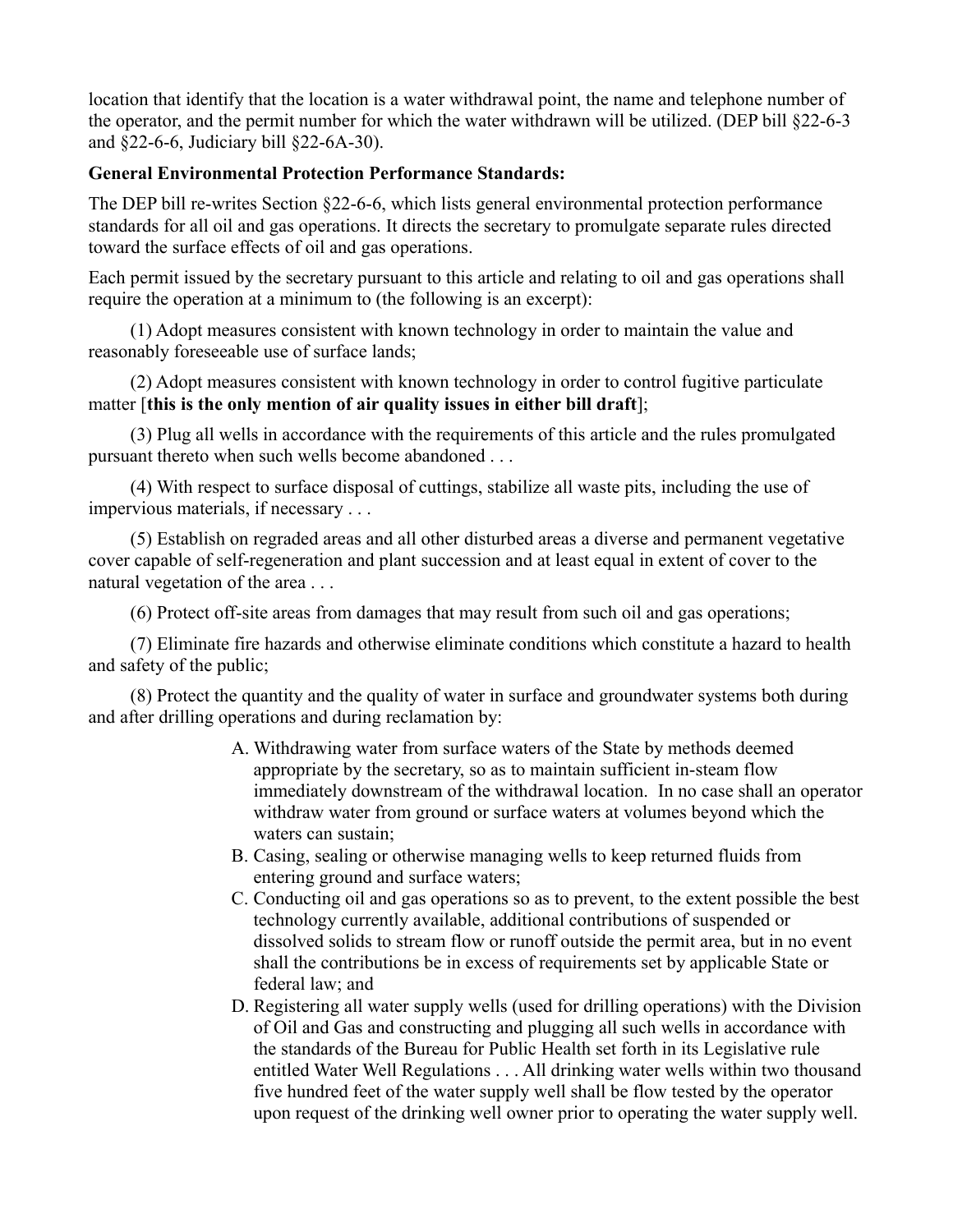(9) With respect to other surface impacts of oil and gas operations not specified in this subsection, including the construction of new roads or the improvement or use of existing roads to gain access to the site of such activities and for haulage, repair areas, storage areas, processing areas, shipping areas, and other areas upon which are sited structures, facilities or other property or materials on the surface . . . operate in accordance with the standards established pursuant to this article or the rules promulgated thereunder; and

(10) To the extent possible using the best technology currently available, minimize disturbances and adverse impacts of the operation on fish, aquatic life, wildlife, and related environmental values and achieve enhancement of such resources where practicable.

#### **Impoundments and Pits:**

The DEP bill requires a "Certificate of Approval" before constructing impoundments with capacity of greater than five thousand barrels (210,000 gallons). It includes a \$300 application fee and a \$100 annual registration fee. The construction plans must be prepared by a registered professional engineer licensed to practice in West Virginia. It authorizes the secretary to propose rules to implement the provisions of this section. (DEP §22-6-5).

The Judiciary bill would require that all fresh water and flowback water impoundments, and all drilling pits be constructed with a dual liner system with a leak detection system installed between the two liners, to prevent seepage or leakage. (Judiciary §22-6A-25 and §22-6A-27).

#### B**oth bills will continue to allow the burial of drilling pits on site.**

#### **Casing Requirements:**

The Judiciary bill requires the department to inspect each permitted well drilled in any formation using hydraulic fracturing or horizontal drilling, or both, during each phase of cementing, completing and altering. The operator may not proceed to the next phase of the drilling operation until an inspection has been performed. (Judiciary §22-6A-21).

#### **Plat Requirements:**

The DEP bill requires that plats include all mineral tract boundaries within the scope of the plat, and that the plat be prepared by a professional surveyor or registered professional engineer.

#### (DEP §22-6-14).

#### **Frac Fluids:**

Under both bills, the water management plan must contain a listing of the anticipated additives that may be used in water used for fracturing or stimulating the well.

The DEP bill requires that upon well completion, a listing of the additives that were actually used in the fracturing or stimulating of the well be submitted as part of the completion report. (DEP §22-6-3).

The Judiciary bill is similar. It requires that within 30 days of completion of the well, "the operator must file a report with the department that includes, without limitation, the complete list of the chemicals and chemical compounds used in the fracturing fluid products, specifying the volume of fluid utilized in each separate hydraulic fracturing operation and the Chemical Abstract Service registry number for each constituent chemical." (Judiciary §22-6A-23).

It further provides that, "In case of a medical emergency, the operator shall provide the concentration of each constituent chemical and the formula for each chemical compound to medical emergency personnel or local emergency personnel, or both; and "the well operator shall keep a copy of the report at the well site and produce it upon request by the department, local emergency personnel or surface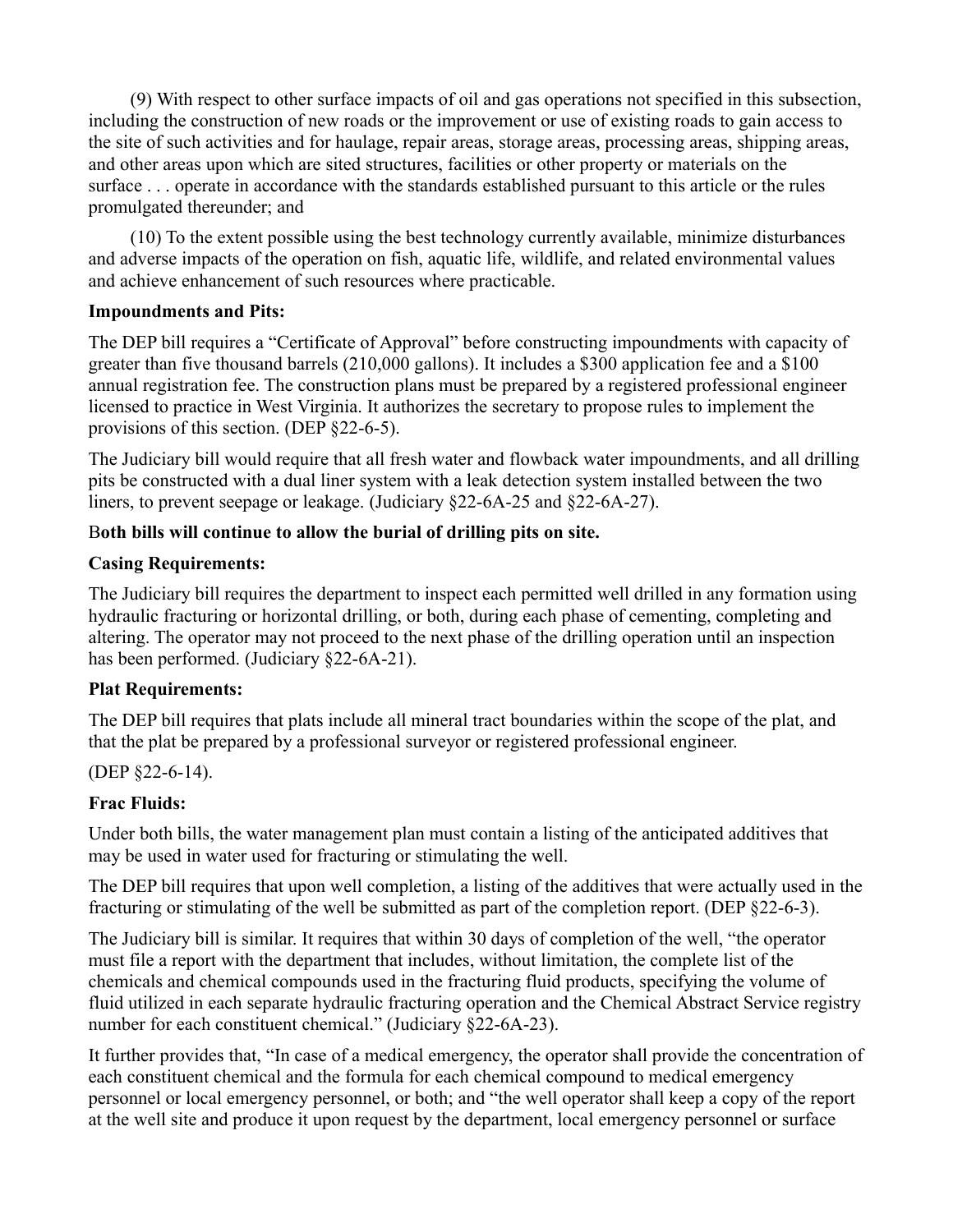landowners residing within 5,500 feet of the well." (Judiciary §22-6A-23).

The Judiciary bill also requires that the operator maintain a record of the total volume of fracturing fluids used for the operation as well as the total volume of fluids that flow back. These records must be to the department on a semi-annual basis. (Judiciary §22-6A-24).

#### **Conditions for Denial of Permits:**

The DEP bill continues current law that states that the permit will not be issued or will be conditioned, "including conditions with respect to the location of the well and access roads, prior to issuance" if:

(1) The proposed well work will constitute a hazard to the safety of persons; or

(2) Damage would occur to publicly owned lands or resources; or

(3) The proposed well work fails to protect fresh water sources or supplies.

It continues the requirement that a permit can be denied if the operator is insubstantial violation of an existing permit, "or other environmental laws or rules." (DEP §22-6-4).

#### **The Judiciary bill states that the department may deny or condition a well permit based on the impact of the proposed well on public resources including, but not limited to:**

(1) Publicly owned parks, forests, gamelands, recreational and wildlife areas.

- (2) National or State scenic rivers.
- (3) National natural landmarks.
- (4) Habitats of rare and endangered flora and fauna and other critical communities.
- (5) Historical and archaeological sites listed on the Federal or State list of historic places.

(6) Bodies of water and watercourses, including, but not limited to, wetlands, wild trout streams and wilderness trout streams. Prior to submitting a permit application to the department for a well or well site within a wild trout stream, High Quality or Exceptional Value watershed, the applicant shall consult with the West Virginia Division of Natural Resources.

(Judiciary §22-6A-15).

#### **Notice To Surface Owners:**

The DEP bill requires that for all wells, prior to receiving a permit, the operator will provide notice to the surface owner at least seventy-two hours but no more than forty-five days prior to entering the surface tract to conduct any plat surveys. (DEP §22-6-12). The Judiciary bill provides that for horizontal wells, the operator must give the surface owner at least fifteen days notice before entering upon the surface land for surveying. (Judiciary §22-6A-45).

The Judiciary bill, as part of the notification creates a process to encourage the negotiation of "Surface Use and Compensation Agreements" as part of the permit application process and requires additional bonding by the operator if there is none.(Judiciary §22-6A-46, §22-6A-47, and §22-6A-46).

Both the DEP bill and the Judiciary bill require that, no later than the filing date of the application, the applicant for a permit for any well work or for a certificate of approval for the construction of an impoundment shall deliver, copies of the application, well plat, and erosion and sediment control plan to a long list of persons, including surface owners and mineral owners. (DEP §22-6-12 and Judiciary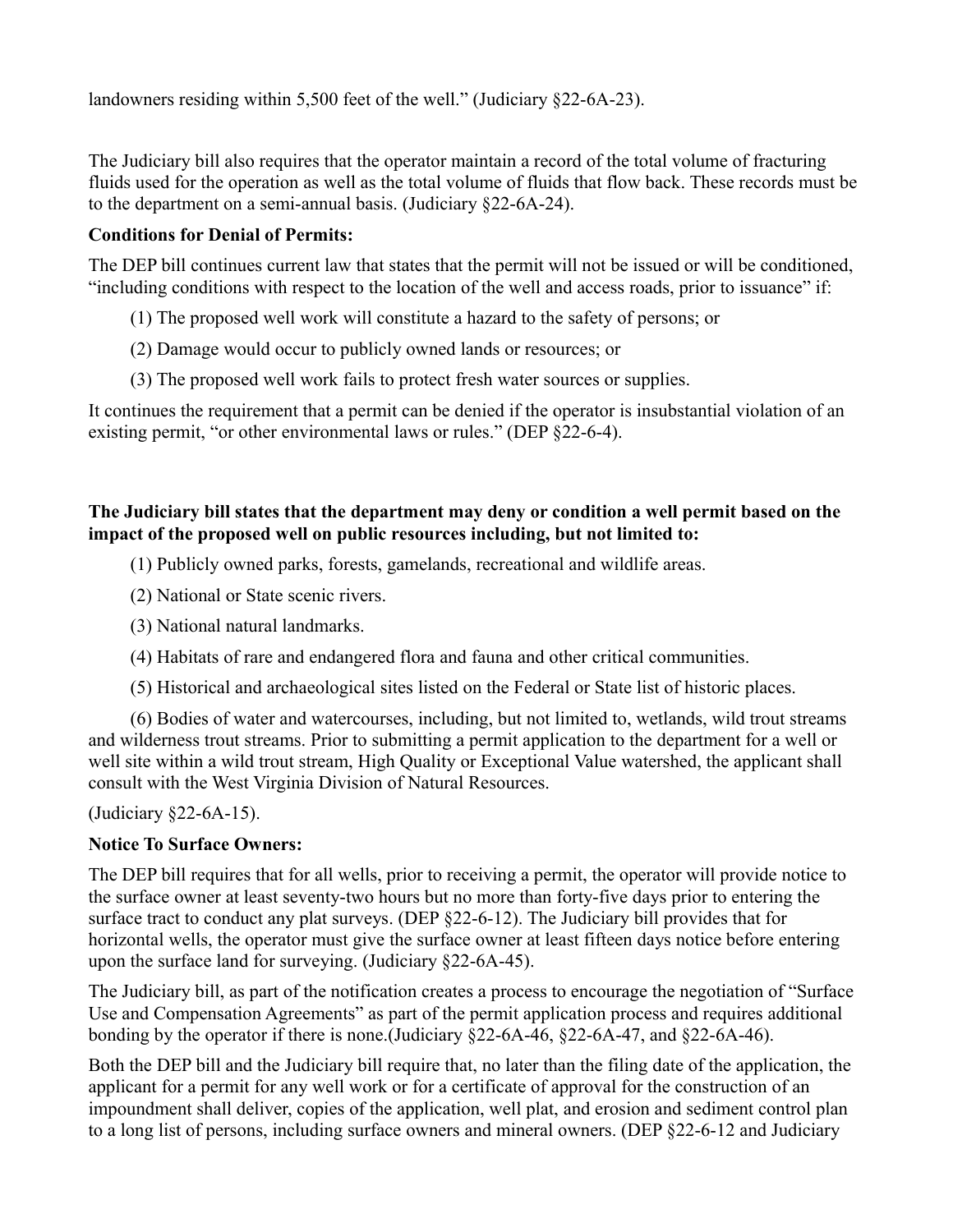$§22-6A-10$ ).

The DEP bill also requires the operator to provide notice to the surface owner "within seven days but no less than two days" before any actual disturbance of land pursuant to the permit is expected to commence, if the surface owner requests receipt of that notice as a part of his or her comments concerning the permit application. (DEP §22-6-12).

#### **Comment Period for Surface Owners:**

The Judiciary bill requires that for horizontal wells comments on the proposed well work must

be filed within 15 days after the application is filed with the secretary. (Judiciary  $§22-6A-11$ .

The DEP bill increases the current comment period from 15 days to 30 days for all well work.

(DEP §22-6-13).

#### **Reclamation:**

**The DEP bill includes impoundments in the reclamation provisions, and requires that all reclamation must be completed within six months after the completion of the drilling process. For multiple well pads (horizontal wells), reclamation must be completed within six months after the completion of the drilling process for a well, "unless the operator commences drilling on a subsequent well within six months." (DEP §22-6-31).**

Section §22-6A-29 of the Judiciary bill also requires that all reclamation must be completed within six months after the completion of the drilling process. However, section §22-6A-20 of the Judiciary bill requires that all reclamation must be completed within nine months after the completion of the drilling process. This appears to be a drafting mistake, but it is not clear which time period is the actual intent of the bill.

#### **Well Location Restrictions:**

**The DEP Bill continues the current provision that no oil or gas well can be drilled nearer than two hundred feet from an existing water well or dwelling without first obtaining the written consent of the owner, and adds that it cannot be nearer than one hundred feet from any surface water of the state. (DEP §22-6-23).**

The Judiciary bill provides that horizontal wells may not be drilled within 1000 feet from any existing building or existing water well without the written consent of the owner. It further provides that "no well site may be prepared or well drilled" within 100 feet "from any watercourse, natural or artificial lake, pond or reservoir or within 100 feet of the boundary of a wetland or the boundary that affects the functions and values of a wetland." In addition, "no well may be drilled using hydraulic fracturing or horizontal drilling within 2,500 feet of a surface water source, and within 1,000 feet of a groundwater source, that serves a public water system."

(Judiciary §22-6A-15).

#### **Water Supply Replacement:**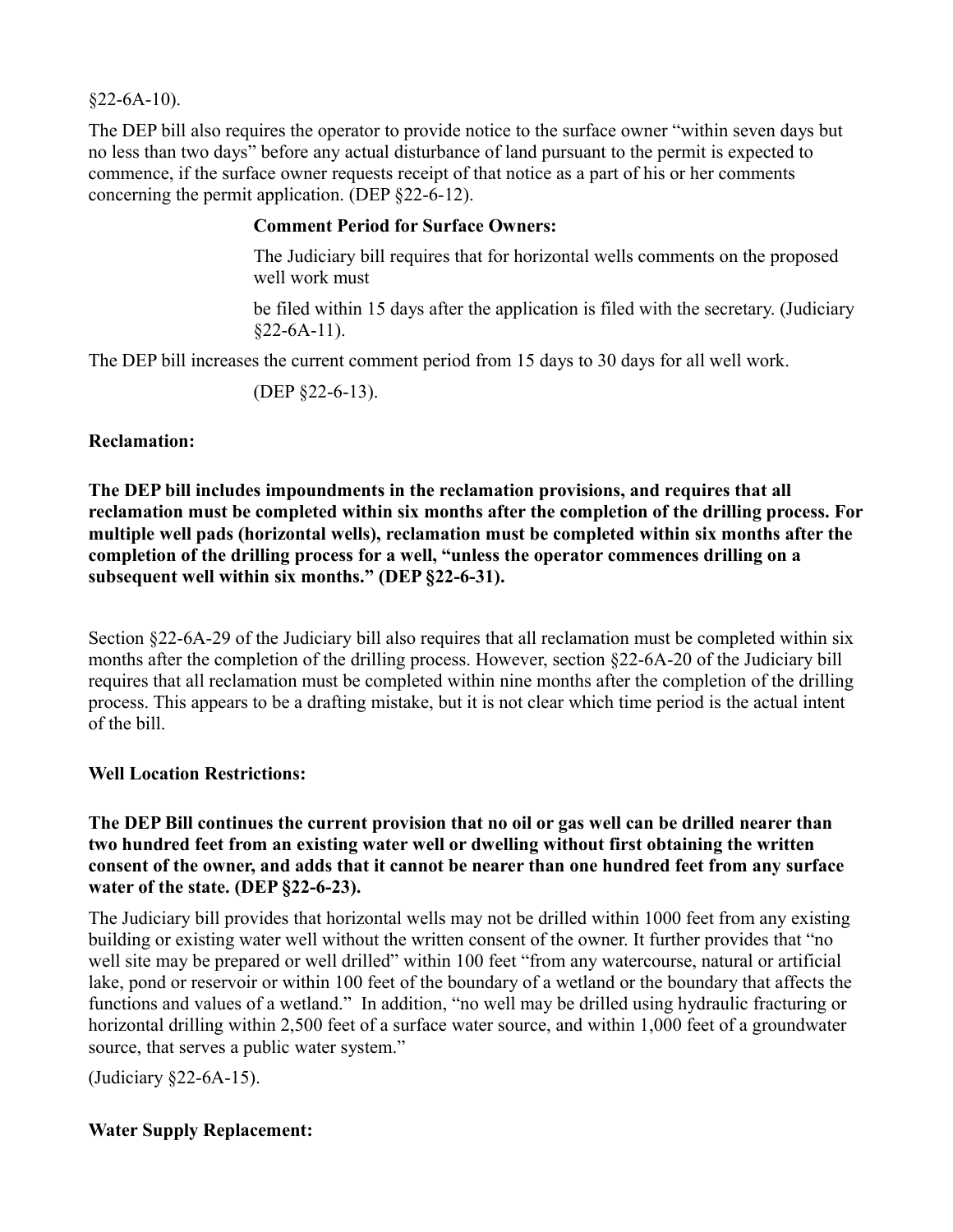The DEP bill retains existing language for all types of wells that requires the operator to replace damaged or lost groundwater or surface water supplies, and establishes a "rebuttable presumption" that the well drilling is the cause of the damage or loss if the supply is within one thousand feet of the well. (DEP §22-6-35).

The DEP bill contains new language requiring the operator to provide an emergency drinking water supply within twenty-four hours; provide temporary water supply within seventy-two hours; within thirty days begin activities to establish a permanent water supply or submit a proposal outlining the measures and timetables to be utilized in establishing a permanent supply. The total time allowed for establishing a permanent water supply may not exceed two years.

#### (DEP §22-6-35).

The Judiciary bill requires the operator to replace damaged or lost groundwater or surface water supplies caused by the drilling of horizontal wells, and gives the department 10 days to investigate claims and 45 days to make a determination. The Judiciary bill establishes a "rebuttable presumption" for horizontal wells that the well drilling is the cause of the damage or loss if the supply is within 2,500 feet of the well. The Judiciary bill also states: "In case of horizontal drilling, the presumption covers the entire length of the horizontal drilling and extends an additional 2,500 feet from the end or sides of each horizontal well bore." (Judiciary §22-6A-22).

The Judiciary bill also requires the operator to conduct a "predrilling or prealteration" test of the water supply, upon written request "by any landowner residing within 5,500 feet but farther than 2,500 feet of a proposed gas well using hydraulic fracturing," and send a copy of the results to the landowner. The test must be conducted by a certified lab, and provide at a minimum testing for chemicals or chemical compounds known to be commonly used for hydraulic fracturing including, but not limited to, the following: all major cations and anions, arsenic, benzene, toluene, ethylbenzene, xylenes, manganese, dissolved methane, total dissolved solids, chlorides, nutrients and radionuclides. (Judiciary §22-6A-22).

#### **Fees:**

The DEP bill establishes a horizontal well drilling permit fee of \$10,000 per well. There is no fee for plugging a well, and no increase in fees for shallow wells, deep wells, or coalbed methane wells. (DEP §22-6-2). The bill continues the Oil and Gas Reclamation Fund fee of \$150 for each application for well work activity except for plugging. (DEP §22-6-30).

The Judiciary bill establishes the following fees for horizontal wells: (Judiciary §22-6A-50).

- \$15,000 initial application fee for each well work permit.
- \$15,000 reclamation fee for each well work permit.
- \$10,000 fee for each application to modify a well work permit.
- \$5,000 annual permit renewal fee.

### **Well Bonds:**

The DEP bill proposes no changes to the current bonding provisions of \$5,000 for an individual well bond, or \$50,000 for a blanket bond. (DEP §22-6-28).

The Judiciary bill requires a \$25,000 individual bond for each horizontal well. (Judiciary §22-6A-28).

### **Inspectors:**